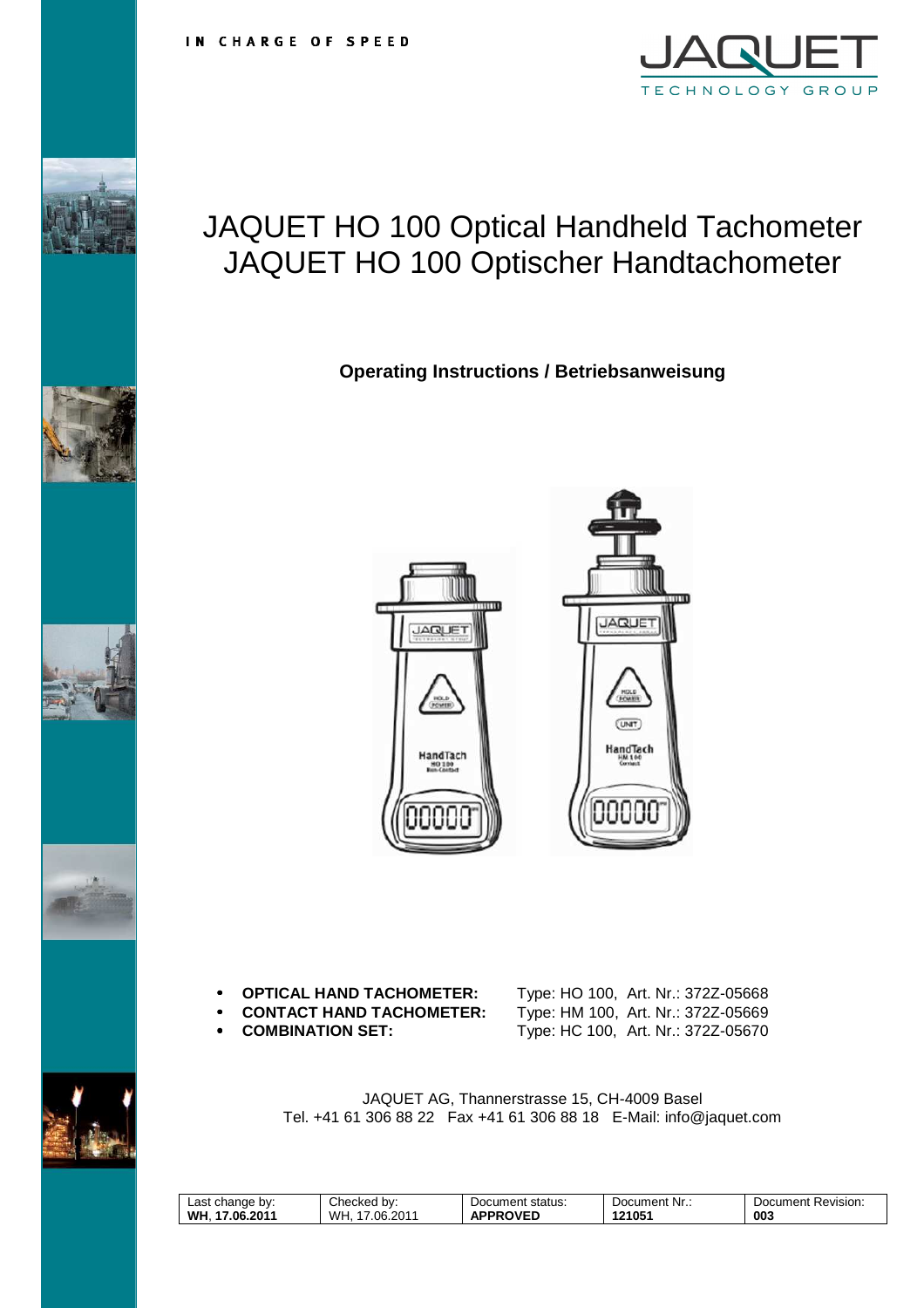### **Introduction**

Congratulations on your purchase of the JAQUET hand tachometer.

The JAQUET HO 100 Optical Tachometer uses precision optics and reflective tape to measure the RPM of rotating devices such as fans and gears.

The JAQUET HM 100 Contact tachometer uses convex and concave attachments to measure RPM. It also has a built-in wheel to measure the linear surface speed of moving devices such as conveyors and treadmills. Careful use of this tachometer will provide years of reliable service.

The JAQUET HC 100 is a combination set of the both HO 100 and HM 100 tachometers.

## **Specifications**

General specifications

| <b>Display</b>            | 5-digit LCD display                                                                                    |
|---------------------------|--------------------------------------------------------------------------------------------------------|
| Range selection           | Automatic range selection                                                                              |
| Time base                 | 4 MHz quartz crystal                                                                                   |
| Sampling time             | 1 second $(>60$ rpm); $>1$ second $(10 \text{ to } 60 \text{ rpm})$                                    |
| Photo tachometer distance | 2 to 12" - 5 to 30cm                                                                                   |
| Operating temperature     | 32 to $122^\circ$ F - 0 to $50^\circ$ C                                                                |
| Operating humidity        | 80% RH Max.                                                                                            |
| Power supply              | 9V battery                                                                                             |
| <b>Battery life</b>       | 40 hours (approx.)                                                                                     |
| Applicable standards      | EN 50081-1/1992 (EN 55022)<br>EN 50082-1/1997 (EN 55024)                                               |
| <b>Dimensions</b>         | JAQUET HO 100: 4.9 x 2.0 x 1.3" - 124 x 51 x 33mm<br>JAQUET HM 100: 5.9 x 2.0 x 1.3" - 150 x 51 x 33mm |
| Weight                    | JAQUET HO 100: 4.0 oz. / 114g<br>JAQUET HM 100: 5.0 oz. / 142g                                         |

### **Range Specifications**

#### **Measurements Range Accuracy**

Rotation - JAQUET HO 100 Rotation - JAQUET HM 100 Surface Speed - JAQUET HM 100 10.000 to 99999 rpm 10.000 to 9999 rpm 3.0000 to 6560.0 ft/min 1.0000 to 1999.9 m/min 1.0000 to 5000.0 yds/min

 $\pm$  (0.1% reading + 2 digits)  $\pm$  (0.1% reading + 2 digits)  $\pm$  (1.5% reading + 2 digits)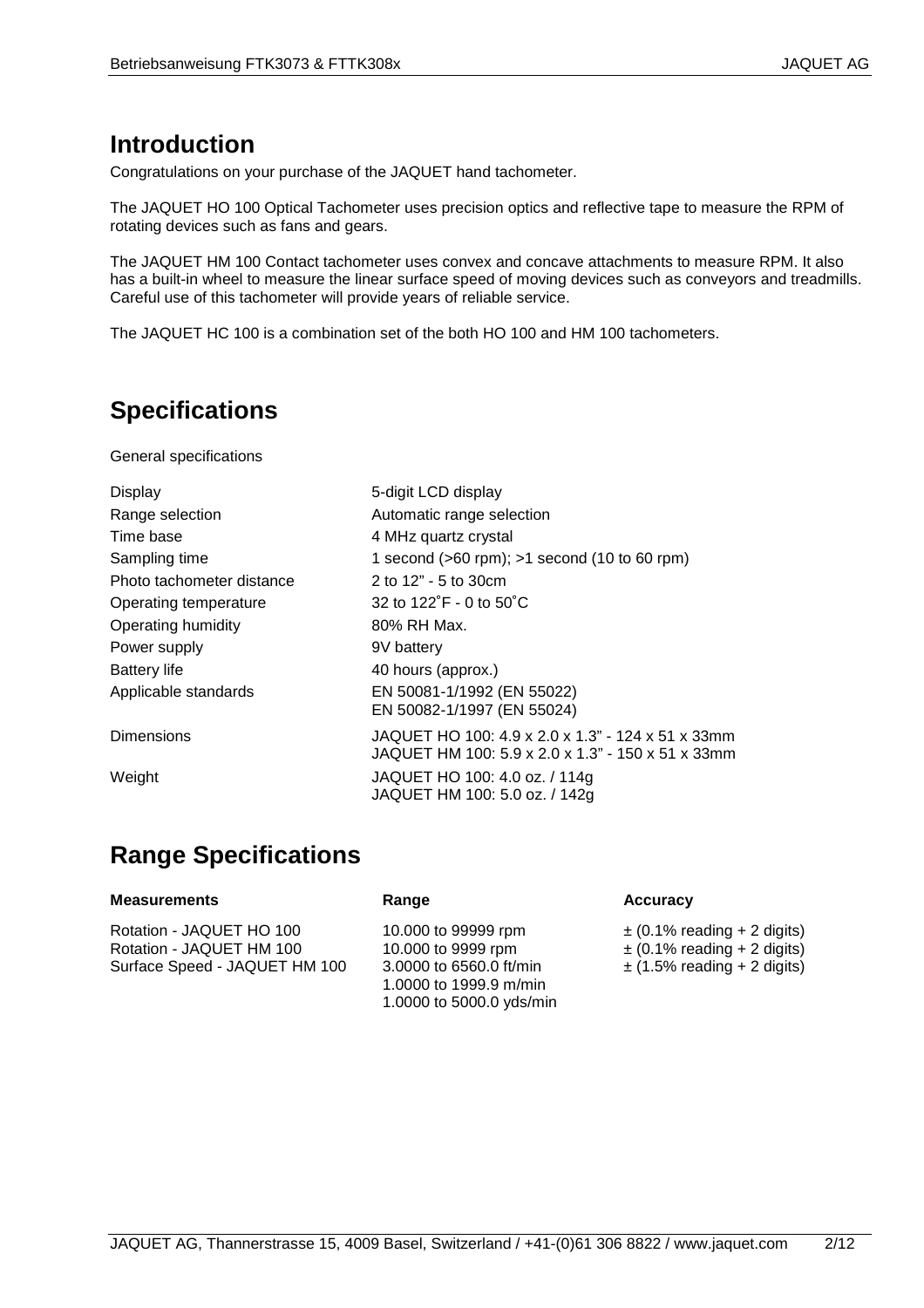### **Meter Description**



- 1. RPM adaptor (JAQUET HM 100 only)
- 2. Wheel for linear surface measurements (JAQUET HM 100only)
- 3. Adaptor shaft (JAQUET HM 100 only)
- 4. Model JAQUET HO 100 tachometer optics
- 5. Hand guard
- 6. Power ON/OFF and HOLD button
- 7. Unit of measure selection button (JAQUET HM 100 only)
- 8. LCD display
- 9. Alternate Power ON/OFF button

Note that the battery compartment is located on the rear of the instrument

#### **DISPLAY DESCRIPTION**



- 1. Low Battery
- 2. Data Hold
- 3. Rotations per minute
- 4. Meters per minute, Feet per minute, Yards per minute

### **Safety Precautions**

JAQUET HM 100 Contact tachometer

The JAQUET HM 100 Contact tachometer incorporates a finger guard for protection. However, care should be taken when measuring surface speed to avoid injury.

- 1. Hold the meter firmly when touching the wheel or attachment to a moving object.
- 2. Keep fingers behind the finger guard while taking measurements.
- 3. Keep your eyes and attention on the measurement activity at all times.
- 4. Do not attempt to record measurements while holding the meter to the moving object (use the Data Hold feature to freeze the reading on the LCD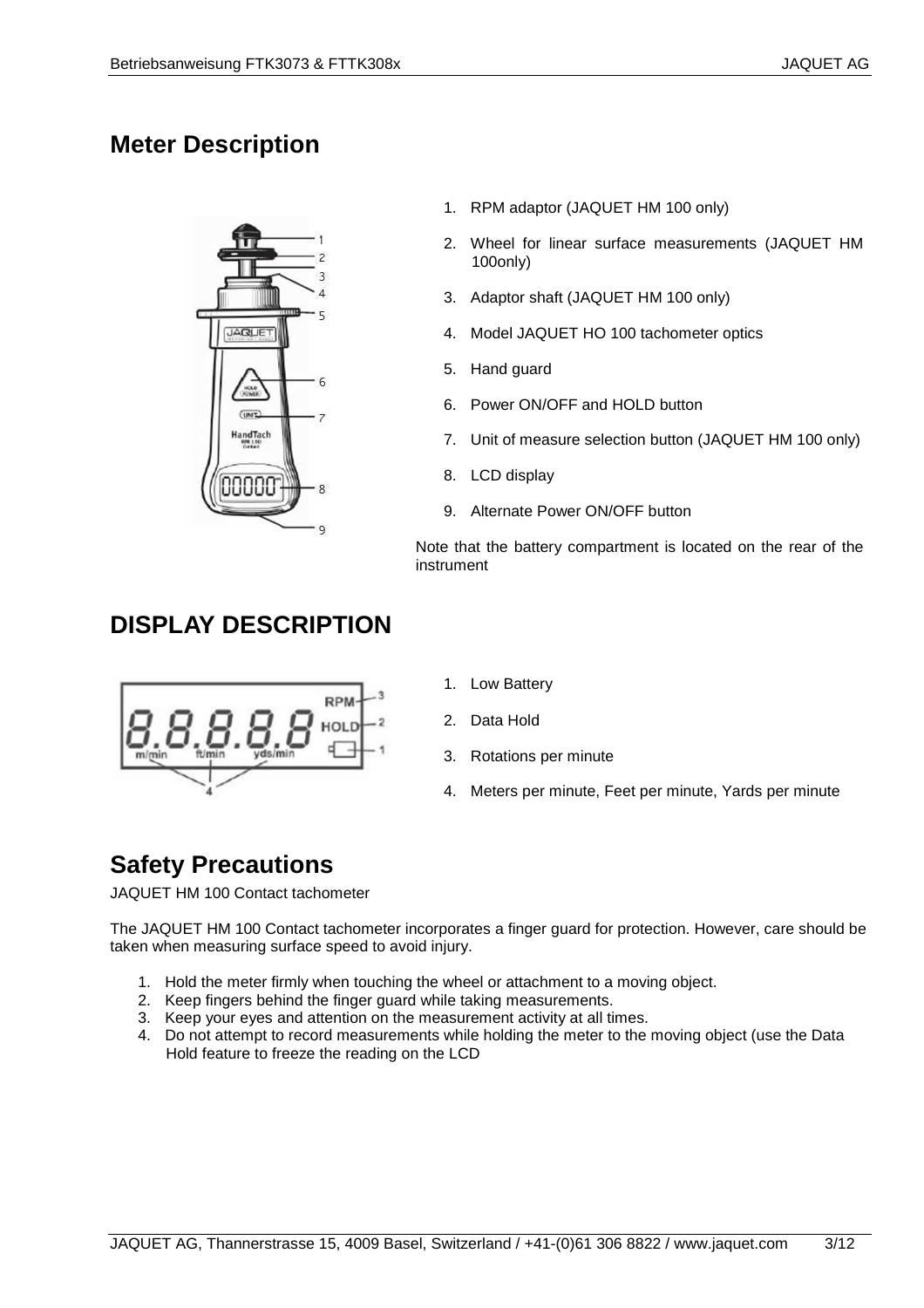### **Meter Power**

Power ON / OFF

- 1. Press the triangular POWER HOLD button to turn the device ON. Alternatively, press the button at the bottom of the meter (just under the LCD) which doubles as a power on/off button. Two buttons are provided for easy reach at any holding angle.
- 2. Press and hold the triangular POWER HOLD button (or the alternate button) for approx. 5 seconds to turn the device OFF.

Auto Power OFF

- 1. The meter turns off AUTOMATICALLY after 20 minutes.
- 2. For JAQUET HM 100 only: To disable this feature, turn the meter off. Then press and hold the POWER and UNITS buttons until the meter turns on. Release the POWER button first and the 'n' display icon will appear. This indicates that the feature is disabled.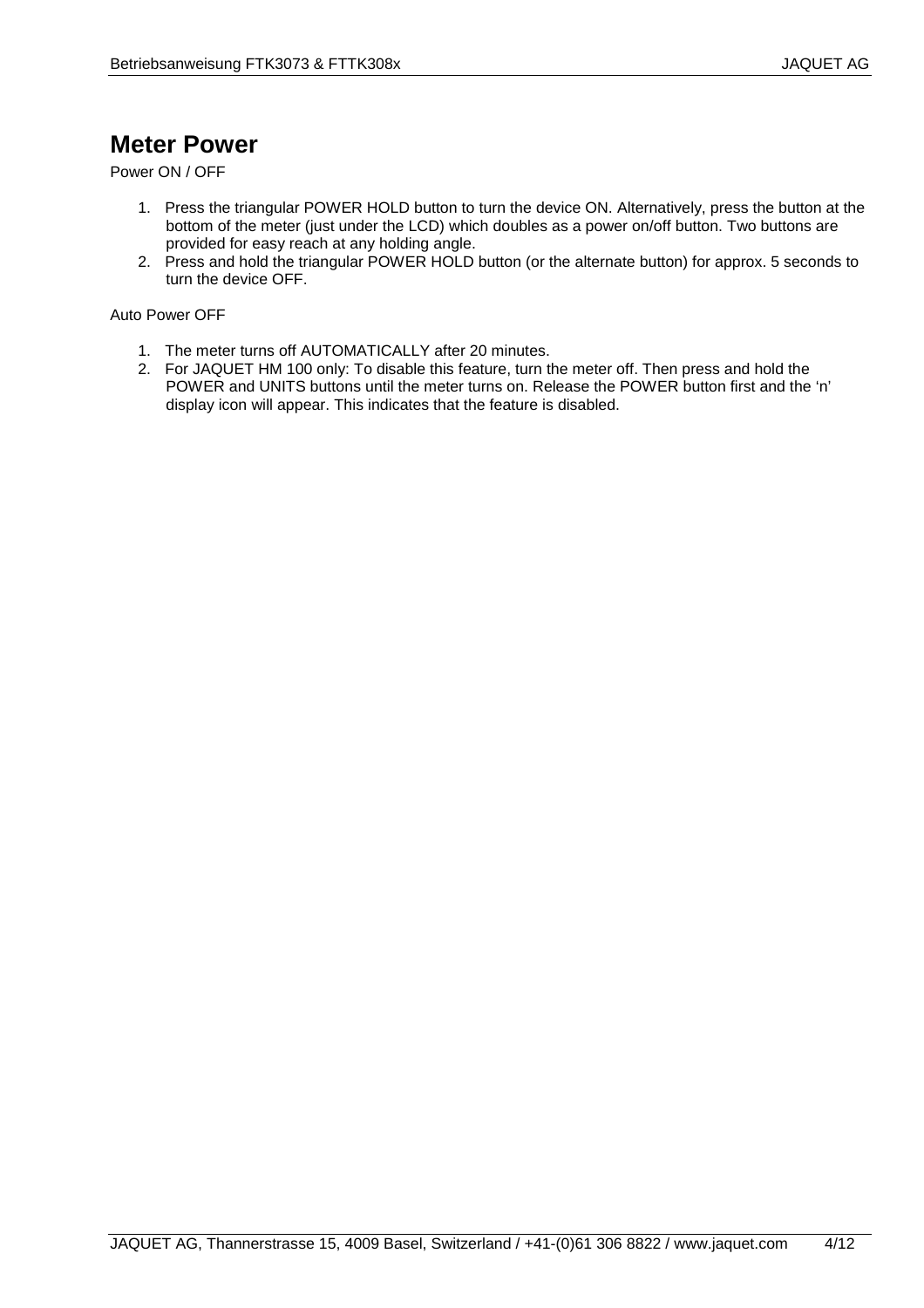### **Measurements**

#### RPM Measurements

JAQUET HO 100 Optical tachometer

- 1. Affix a small (1/4") square of reflective tape to the surface of the device under test. See rotating gear example diagram below.
- 2. Allow the device under test to turn at its normal rate.
- 3. Turn the meter ON.
- 4. Point the tachometer's sensor toward the reflective tape. Keep the sensor perpendicular to the reflective tape for the best results. The distance from meter to object can be up to 12" / 30cm.
- 5. Read the RPM (rotations per minute) measurement on the LCD.



JAQUET HM 100 Contact tachometer

- 1. Affix the convex (cone) or concave (funnel) attachment that best fits the application to the meter shaft as shown on the right.
- 2. Turn the meter ON.
- 3. Use the UNITS button to select RPM (the display will reflect the selection).
- 4. Touch the attachment to the moving object and read the displayed measurement.
- 1. Turn the meter on as described previously.
- 2. Touch the wheel to the moving object and read the measurement on the display. Refer to diagram on the left.
- 3. Use the UNITS button to select the unit of measure: ft/min (feet per minute); m/min (meters per minute); yds/min (yards per minute).



w

Rotating wheel

Touch the convex or concave attachment to the turning object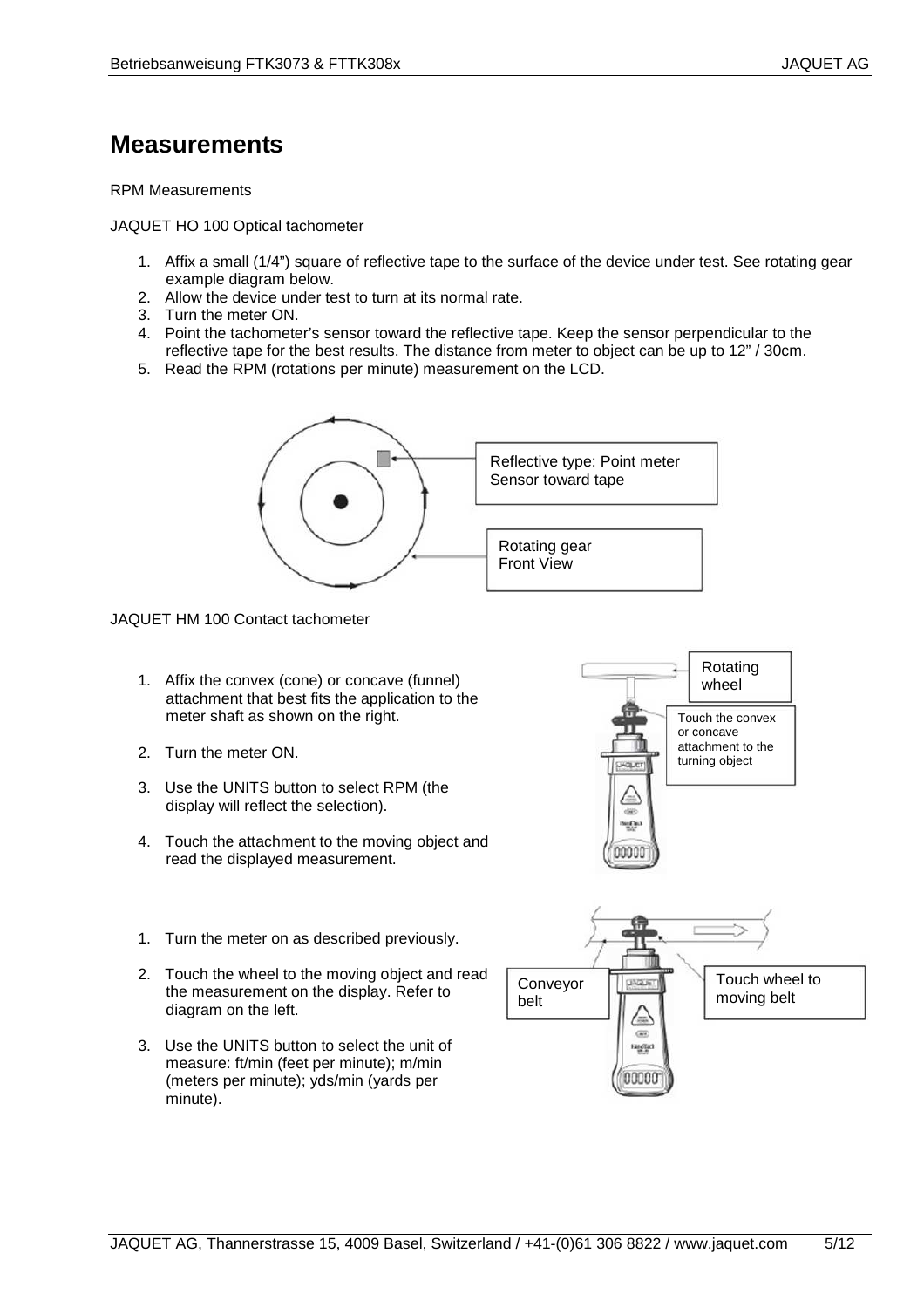### **Data hold Feature**

After the meter is turned on, the POWER-HOLD button can be pressed and released to activate Data Hold. Data Hold automatically freezes the displayed reading. While the reading is held, the HOLD display icon switches on. Press the POWER-HOLD button again to exit this mode.

#### **Maintenance**

#### **Battery Replacement**

When the 9V battery weakens, the low battery indicator appears on the LCD. To replace the battery, open the rear compartment and exchange the battery. Be sure to replace the compartment cover securely prior to meter use.

#### **Meter Cleaning**

Wipe the meter housing with a damp cloth only. Do not use any abrasives or solvents.

#### **Warranty**

JAQUET TECHNOLOGY GROUP warrants this instrument to be free of defects in parts and workmanship for one year from date of shipment. If it should become necessary to return the instrument for service during or beyond the warranty period, contact JAQUET. The sender is responsible for shipping charges, freight, insurance and proper packaging to prevent damage in transit. This warranty does not apply to defects resulting from action of the user such as misuse, improper wiring, operation outside of specification, improper maintenance or repair, or unauthorized modification. JAQUET specifically disclaims any implied warranties or merchantability or fitness for a specific purpose and will not be liable for any direct, indirect, incidental or consequential damages. JAQUET's total liability is limited to repair or replacement of the product. The warranty set forth above is inclusive and no other warranty, whether written or oral, is expressed or implied.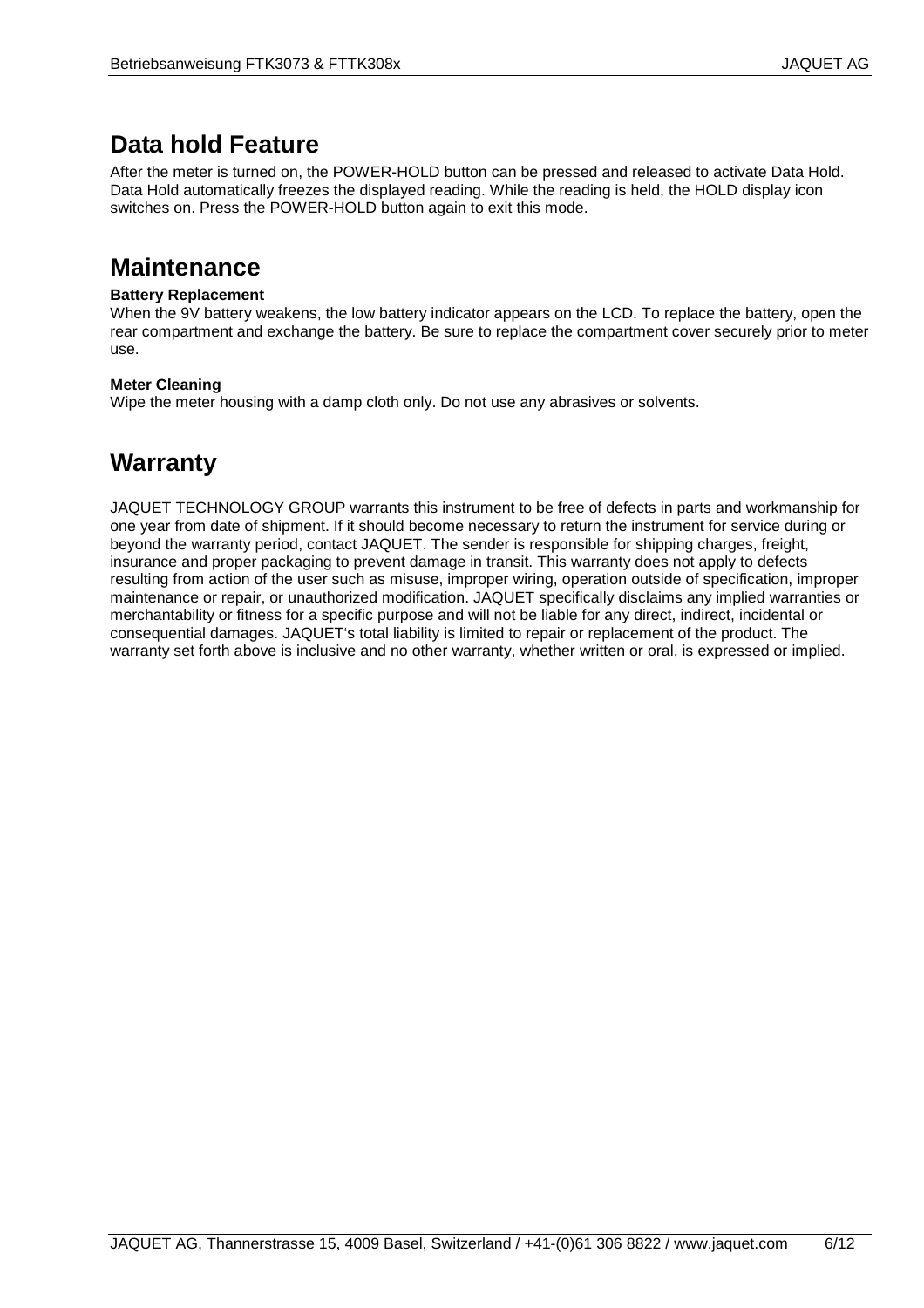#### **Einleitung**

Herzlichen Glückwunsch zum Erwerb dieses JAQUET Handtachometers.

JAQUET HO 100 Optischer Handtachometer. Mit Hilfe seiner Präzisionsoptik und einem reflektierenden Klebeband wird die Drehzahl von rotierenden Einrichtungen wie Ventilatoren oder Getrieben gemessen.

JAQUET HM 100 mechanischer Handtachometer. Dank eines Spitz- sowie Hohlmitnehmers kann die Drehzahl präzise gemessen werden. Die fest angebrachte Messrolle dient zur Ermittlung der linearen Oberflächen-Geschwindigkeit bei Förderbändern, Aufzügen u. ä.

JAQUET HC 100 besteht aus je einem JAQUET HO 100 und einem JAQUET HM 100 Handtachometer.

### **Spezifikation**

Allgemeine Eigenschaften

| Anzeige                    | 5-stelliges LCD-Display                                            |
|----------------------------|--------------------------------------------------------------------|
| Bereichsauswahl            | automatische Bereichsauswahl                                       |
| Taktgeber                  | 4 MHz Quartz-Kristall                                              |
| Abtastzeit                 | 1 Sekunde (>60 U/min); >1 Sekunde (10 bis 60 U/min)                |
| Distanz Fotozelle - HO 100 | 5 bis 30 cm                                                        |
| Betriebstemperatur         | 0 bis 50 °C                                                        |
| Betriebsfeuchtigkeit       | 80% Max. relative Luftfeuchtigkeit                                 |
| Energieversorgung          | 9V Batterie                                                        |
| <b>Batterielebensdauer</b> | ca. 40 Stunden                                                     |
| Angewandte Standards       | EN 50081-1/1992 (EN 55022)<br>EN 50082-1/1997 (EN 55024)           |
|                            |                                                                    |
| Abmessungen                | JAQUET HO 100: 124 x 51 x 33 mm<br>JAQUET HM 100: 150 x 51 x 33 mm |
| Gewicht                    | JAQUET HO 100: 114 g<br>JAQUET HM 100: 142 g                       |
|                            |                                                                    |

### **Bereichseigenschaften**

Umdrehungen - JAQUET HO 100 Umdrehungen - JAQUET HM 100 Oberfl. Geschw. - JAQUET HM 100

10.000 to 99999 rpm 10.000 to 9999 rpm 3.0000 to 6560.0 ft/min 1.0000 to 1999.9 m/min 1.0000 to 5000.0 yds/min

#### **Messung Bereich Genauigkeit**

- ± (0.1% Anzeige + 2 Stellen) ± (0.1% Anzeige + 2 Stellen)
- ± (1.5% Anzeige + 2 Stellen)

JAQUET AG, Thannerstrasse 15, 4009 Basel, Switzerland / +41-(0)61 306 8822 / www.jaquet.com 7/12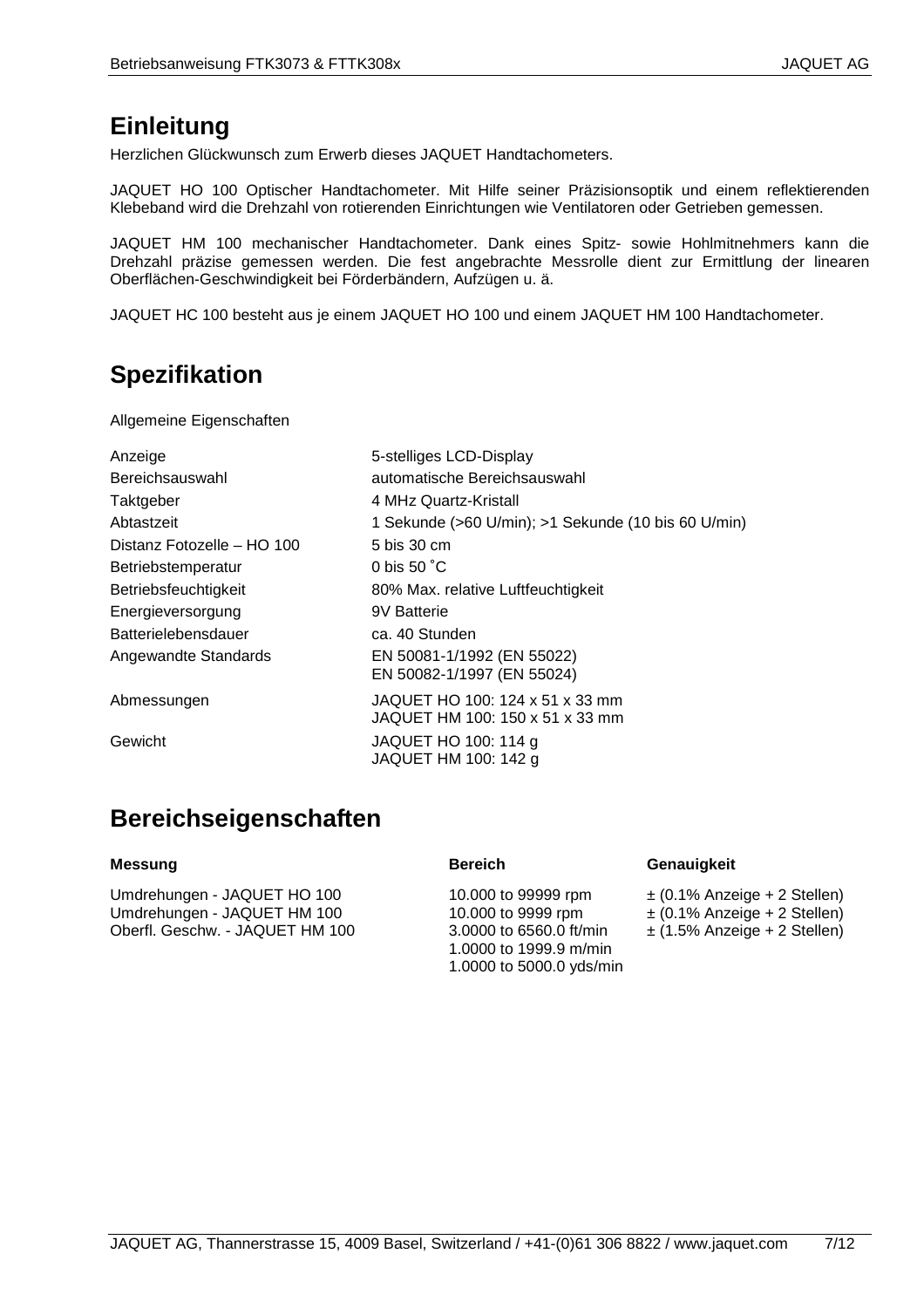## **Übersicht Handtachometer**



- 1. U/min-Adapter (nur JAQUET HM 100)
- 2. Messrad zur Messung der linearen Oberflächen-Geschwindigkeit (nur JAQUET HM 100)
- 3. Adapterwelle (nur JAQUET HM 100)
- 4. Tachometer-Optik (nur JAQUET HO 100)
- 5. Fingerschutz
- 6. Ein-/Aus-Schalter (POWER) und Haltefunktion (HOLD)
- 7. Einheiten-Umschaltefunktion (nur JAQUET HM 100)
- 8. LCD-Display
- 9. weiterer Ein-/Aus-Schalter (ON/OFF)

Bitte beachten Sie, dass sich das Batteriefach auf der Rückseite dieses Gerätes befindet.

#### **Anzeige**



- 1. Schwache Batterie
- 2. Wertespeicher
- 3. Umdrehungen pro Minute (RPM)
- 4. Meter pro Minute, Fuss pro Minute, Yard pro Minute

#### **Sicherheitsanweisungen**

JAQUET HM 100 Mechanischer Handtachometer

Der JAQUET HM 100 Handtachometer ist mit einem Fingerschutz ausgerüstet. Trotzdem sollte jede Messung mit grösster Vorsicht vorgenommen werden, um Verletzungen zu vermeiden. Bitte beachten Sie hierzu folgende Hinweise:

- 1. Halten Sie den Tachometer fest in Ihrer Hand, wenn Sie mit dem Messrad oder einem Mitnehmer das sich drehende Objekt berühren.
- 2. Halten Sie während der Messung immer Ihre Finger hinter dem Fingerschutz.
- 3. Lassen Sie den Messvorgang nicht aus Ihren Augen und lassen Sie sich keinesfalls durch etwas anderes ablenken.
- 4. Versuchen Sie nicht, während den Messungen die Resultate aufzuschreiben, sondern benutzen Sie die Haltefunktion, um den abgelesenen Wert abzuspeichern (siehe Abschnitt "Messwertspeicher-Funktion" in dieser Betriebsanleitung).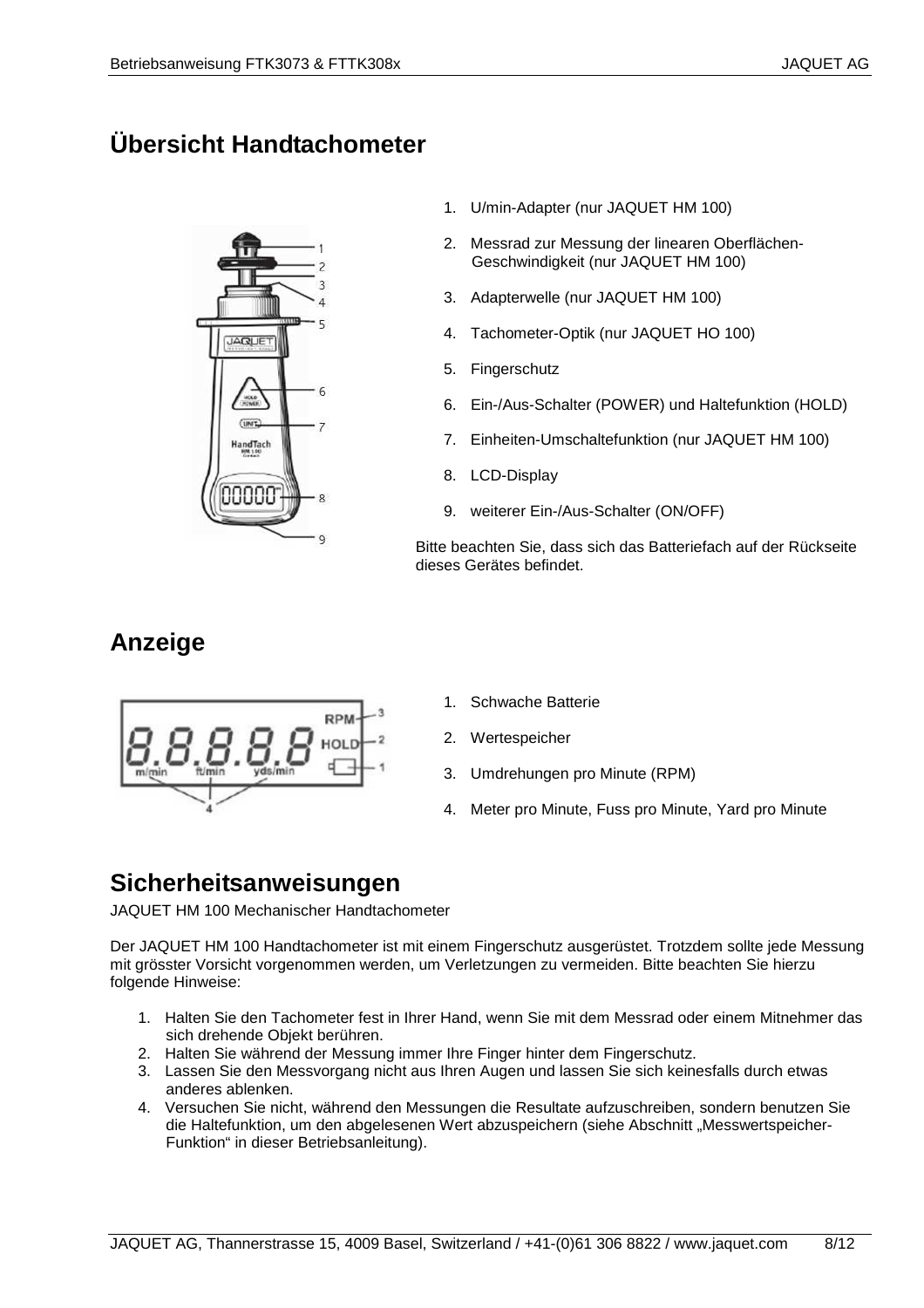### **Ein- / Ausschalten**

Normales Ein-/ Ausschalten

- 1. Drücken Sie den dreieckigen HOLD POWER-Knopf, um das Handtachometer einzuschalten. Wahlweise kann auch der Knopf am unteren Ende des Handtachometers (gleich unterhalb der Anzeige) gedrückt werden (gleiche Funktion). Beide Knöpfe erleichtern das Ein-/Ausschalten bei verschiedenen Haltewinkeln.
- 2. Drücken Sie den dreieckigen HOLD POWER-Knopf (oder den anderen Knopf) für ca. 5 Sekunden, um den Handtachometer auszuschalten.

Automatisches Ausschalten

- 1. Der Handtachometer schaltet nach ca. 20 Minuten automatisch aus.
- 2. Nur für JAQUET HM 100: Um diese Funktion zu deaktivieren, schalten Sie den Handtachometer aus. Dann drücken Sie gleichzeitig den POWER- und UNITS-Knopf bis sich das Gerät einschaltet. Lassen Sie nun zuerst den POWER-Knopf los. Anschliessend sollte ein 'n' Symbol auf dem Display angezeigt werden, damit das automatische Ausschalten deaktiviert ist.

#### **Messen**

Messen von U/min

JAQUET HO 100 Optischer Handtachometer

- 1. Befestigen ein kleines Stück (ca. 1 cm) des reflektierenden Klebebandes gemäss untenstehender Grafik auf das zu messende Teil.
- 2. Lassen Sie das zu messende Teil drehen bis die normale Anzahl Umdrehungen erreicht worden ist.
- 3. Schalten Sie den JAQUET HO 100 ein.
- 4. Richten Sie die Lichtquelle des JAQUET HO100 auf das kleine Stück reflektierendes Klebeband. Um optimale Messresultate zu erreichen, halten Sie den Handtachometer senkrecht zum reflektierenden Klebeband. Die Distanz zwischen Klebeband und Handtachometer kann bis maximal 30 cm betragen.
- 5. Lesen Sie nun die Umdrehungen pro Minute (RPM) auf der Anzeige ab.

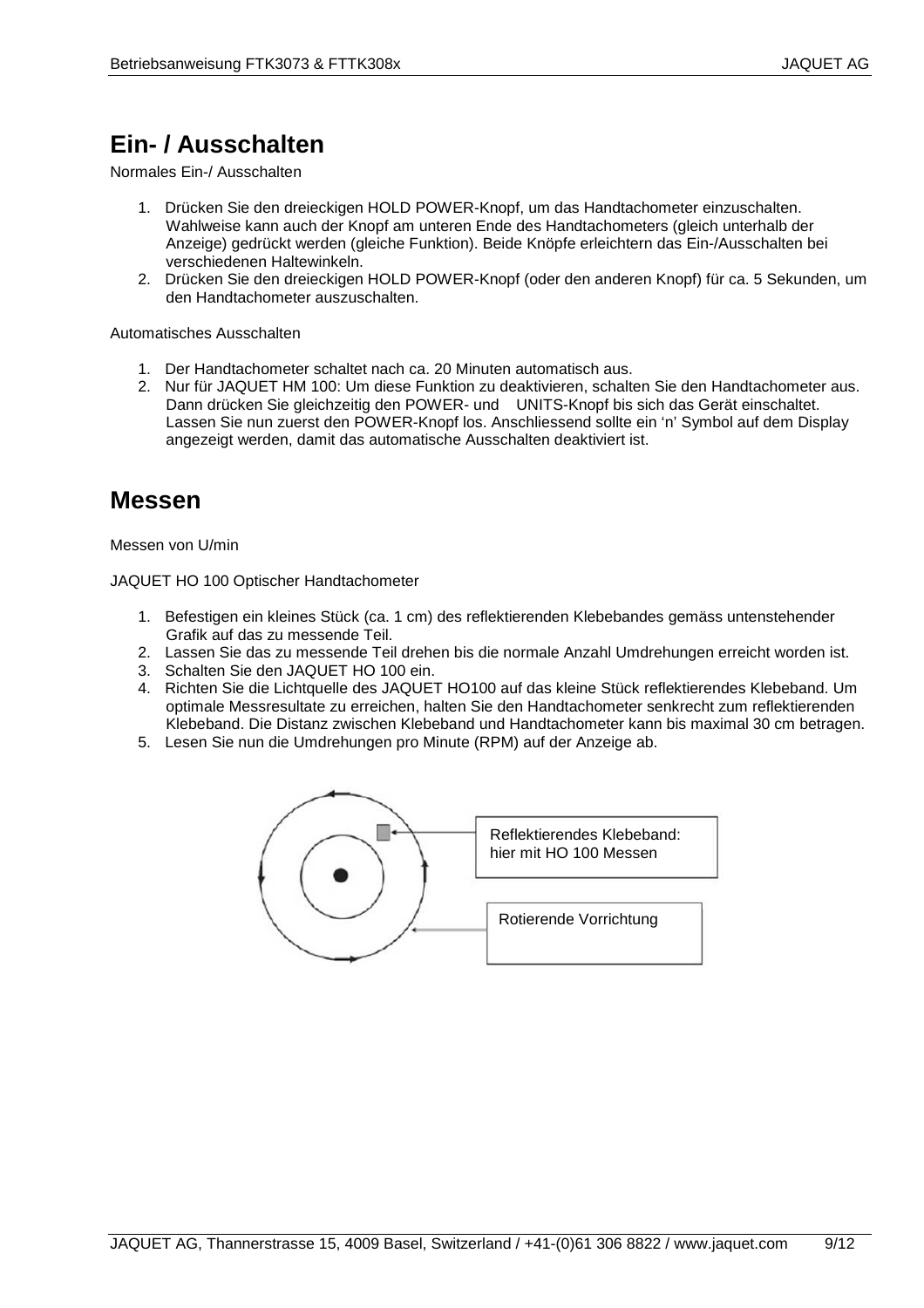#### JAQUET HM 100 Mechanischer Handtachometer

- 1. Je nach Anwendung bringen Sie bitte den Spitz- oder Hohlmitnehmer auf die Achse des Handtachometers gemäss rechtsstehender Grafik fest an.
- 2. Schalten Sie den JAQUET HM 100 ein.
- 3. Schalten Sie mittels UNITS-Knopf die Einheit auf RPM (Display beachten).
- 4. Berühren Sie mit dem Spitz- resp. Hohlmitnehmer die drehende Welle und lesen Sie die Drehzahl vom Display ab.
- 1. Schalten Sie bitte den Handtachometer wie oben beschrieben ein.
- 2. Berühren Sie mit dem Rad das zu messende Objekt und lesen Sie das Messresultat auf dem Display ab (Messung gemäss linksstehender Grafik).
- 3. Benützen Sie den UNITS-Knopf, um die Messeinheit zu wählen: m/min (Meter pro Minute), ft/min (Fuss pro Minute) oder yds/min (Yards pro Minute).

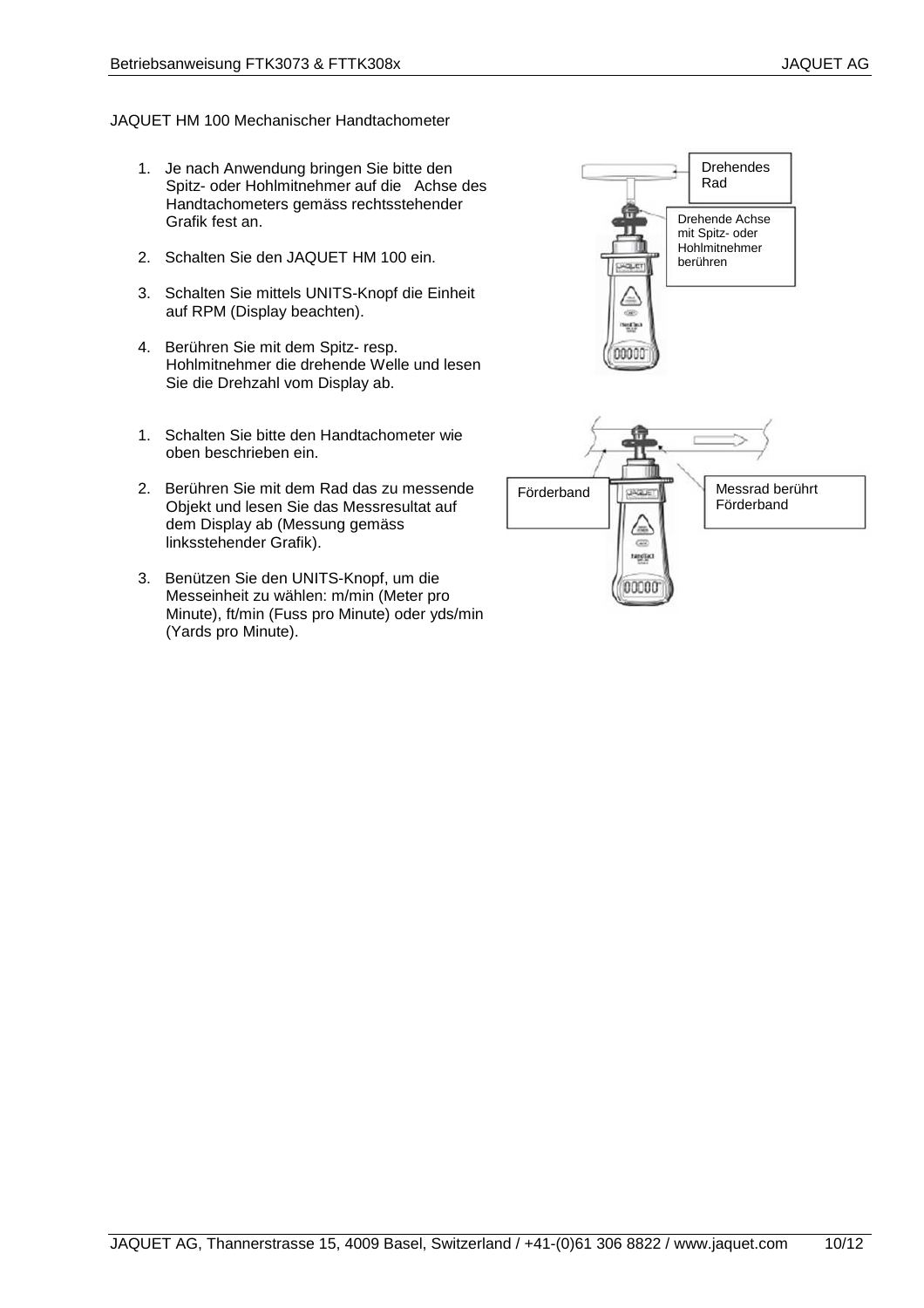#### **Messwertspeicher Funktion**

Beim eingeschalteten Handtachometer kann mittels Drücken und Loslassen des HOLD POWER-Knopfs die Messwertspeicher-Funktion aktiviert werden. Somit wird die Displayanzeige eingefroren und im Display HOLD angezeigt. Mittels erneutem Drücken des HOLD POWER-Knopfs kann diese Funktion verlassen werden.

#### **Wartung**

#### **Batterie Wechsel**

Sobald die 9V-Batterie schwächer wird, erscheint im LCD-Display ein Batteriesymbol (siehe Abschnitt "Anzeige"). Um die Batterie auszuwechseln, öffnen Sie das Batteriefach auf der Rückseite des Handtachometers und ersetzen Sie die Batterie. Bitte achten Sie auf korrekte Polarität und stellen Sie sicher, dass das Batteriefach korrekt geschlossen ist, bevor Sie den Tachometer wieder in Betrieb nehmen.

#### **Reinigung**

Reinigen Sie den Handtachometer bei Bedarf mit einem feuchten Lappen. Benutzen Sie niemals Polier- oder Lösemittel.

#### **Garantie**

JAQUET TECHNOLOGY GROUP garantiert, dass dieses Gerät frei von Mängeln ausgeliefert worden ist. Eine Garantie von 1 (einem) Jahr nach Versanddatum deckt nur von uns anerkannte Mängel ab. Falls eine Rücksendung des Gerätes notwendig wird (während oder nach der Garantieperiode), kontaktieren Sie bitte JAQUET. Der Absender ist verantwortlich für Versandkosten, Frachtkosten, Versicherung und Transport inkl. sicherer Verpackung, damit Beschädigungen während des Transports verhindert werden können. Diese Garantie schliesst Defekte aus, welche Folgen sind von unsachgemässer Verwendung, falschem Anschliessen, falscher Wartung oder Reparaturversuchen oder unerlaubter Abänderung des Gerätes. JAQUET kann auch nicht haftbar gemacht werden für weitergehende Garantieansprüche. Ebenso sind direkte, indirekte oder zufällige Schäden ausgeschlossen. JAQUETs Garantie beschränkt sich ausschliesslich auf Reparatur oder Ersatz dieses Produkts. Diese Garantie kann nicht durch eine andere Garantie (schriftlich oder mündlich, ausformuliert oder angedeutet) ersetzt werden und gilt ausschliesslich.